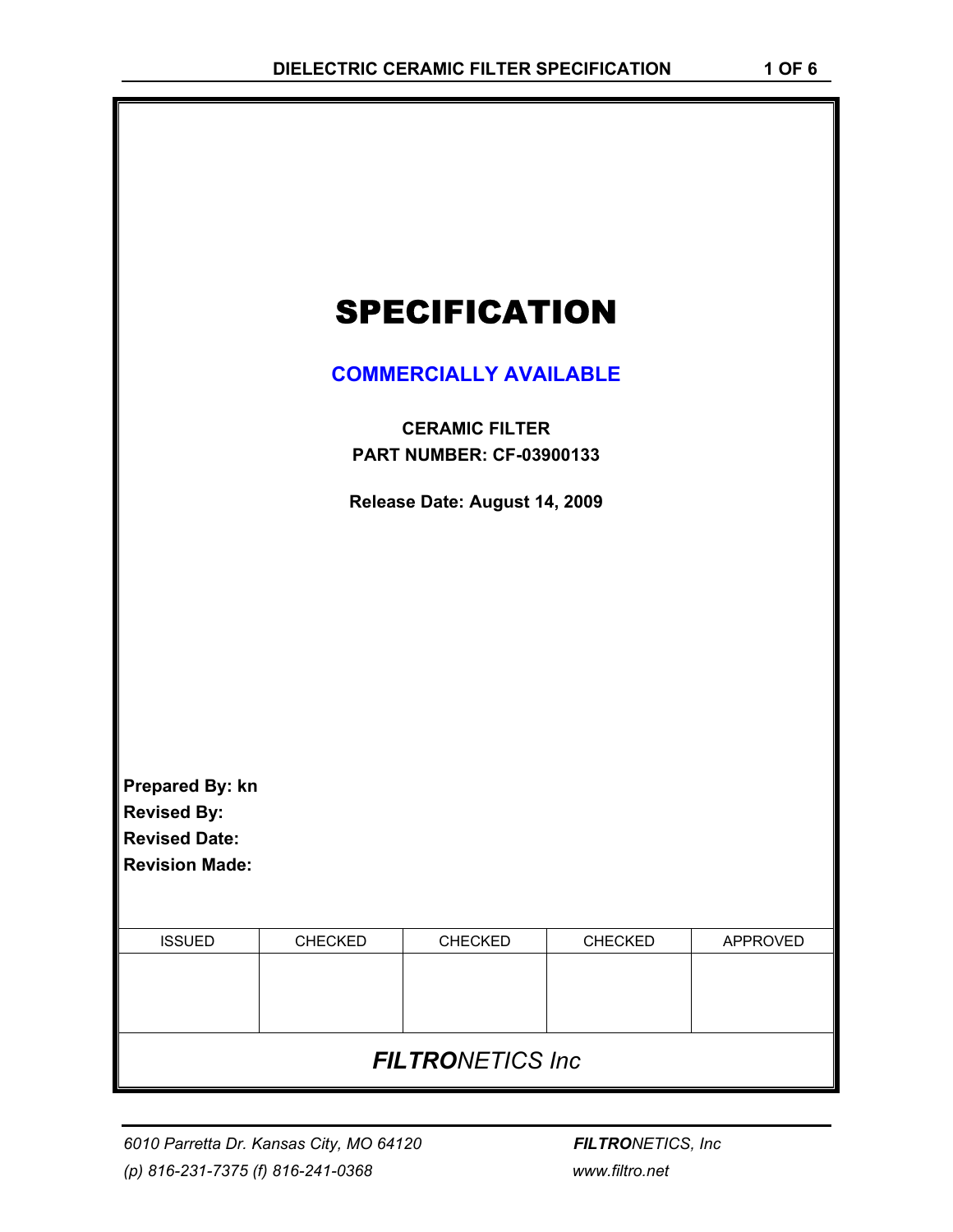## **1. APPLICATION**

THIS SPECIFICATION APPLIES TO BAND PASS FILTER USING DIELECTRIC RESONATORS.

## **2. PART NUMBER**

| <b>PART NO</b>   | CF-03900133         |
|------------------|---------------------|
| <b>PACKAGING</b> | <b>PLASTIC TRAY</b> |

## **3. SPECIFICATIONS**

| <b>NO</b>    | <b>ITEMS</b>                                   | Ref. | <b>SPECIFICATION</b> |
|--------------|------------------------------------------------|------|----------------------|
| 1            | <b>Center Frequency (Fo)</b>                   |      | 390.6 MHz            |
| $\mathbf{2}$ | <b>BAND WIDTH</b><br>1.0 dB                    | ۰    | <b>13.2 MHz Min</b>  |
| 3            | 60 dB<br><b>BAND WIDTH</b>                     |      | 258 MHz Max          |
| 4            | <b>Insertion Loss</b><br>$Fo+/-6.6 MHz$        |      | 2 dB Max             |
| 5            | $Fo+/-6.6 MHz$<br><b>Ripple</b>                |      | $0.6$ dB Max         |
| 6            | <b>Group Delay Variation</b><br>$Fo+/-6.6 MHz$ |      | 10 nsec max          |
| 7            | V.S.W.R<br>$Fo+/-6.6 MHz$                      |      | $1.7:1$ MAX          |
| 8            | Impedance                                      |      | $50\Omega$           |
| 9            | <b>Maximum Input Power</b>                     |      | 1 W (+30dBm)         |
| 10           | <b>Operating Temperature Range</b>             |      | -40 - +85°C          |

### **S21 LOG MAG NETWORK ANALYZER S11 LOG MAG NETWORK ANALYZER**



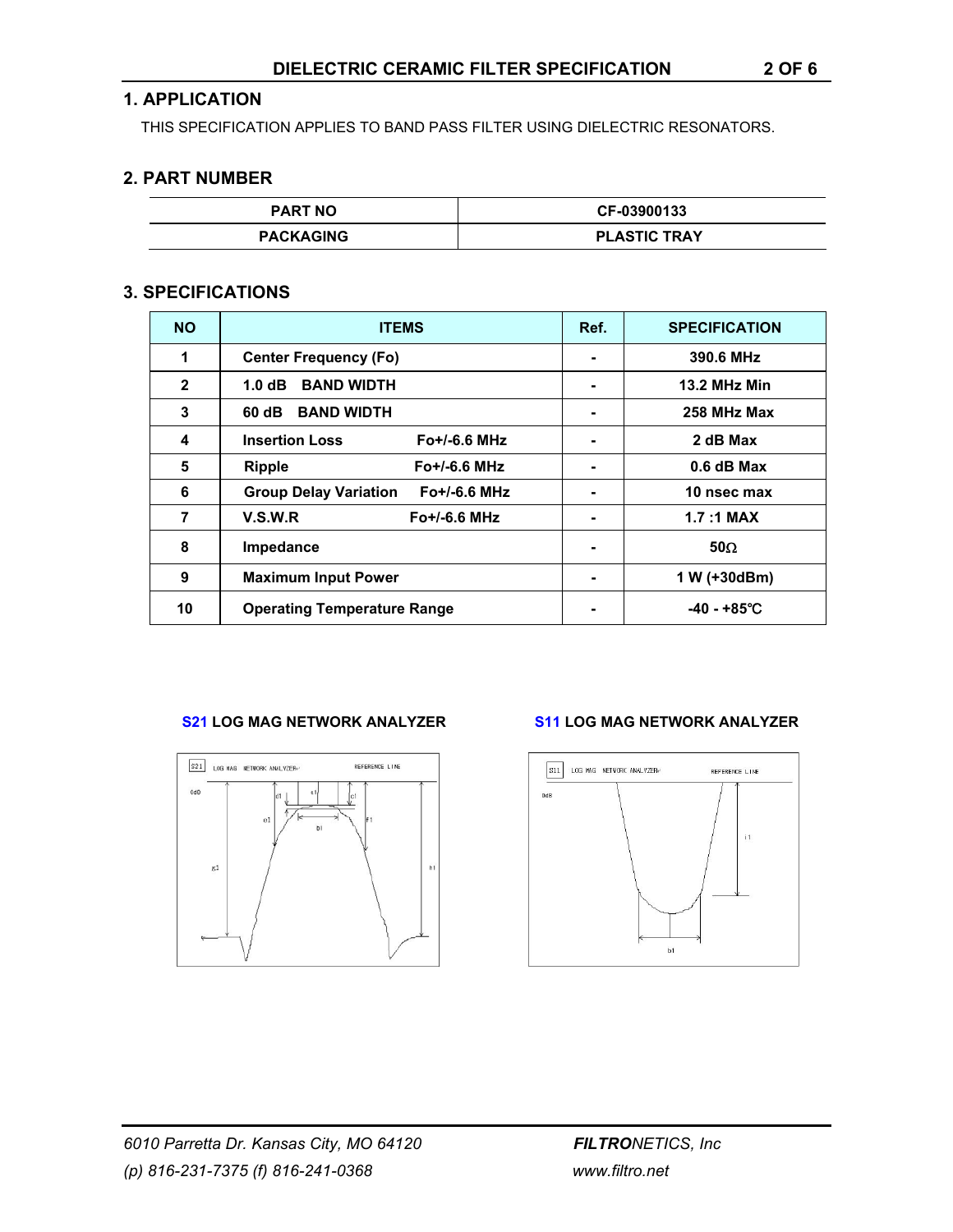# **4. DIMENSIONS**



#### **CAUTIONS:**

- 1. When handling products, be careful not to damage the outer-electrode.
- 2. When handling products, be careful not to touch the outer-electrode with bare hands or solderability is reduced.
- 3. Do not apply excessive pressure or shock to product in handling or in transportation or damage to the ceramic filters may result.

*6010 Parretta Dr. Kansas City, MO 64120 FILTRONETICS, Inc (p) 816-231-7375 (f) 816-241-0368 www.filtro.net*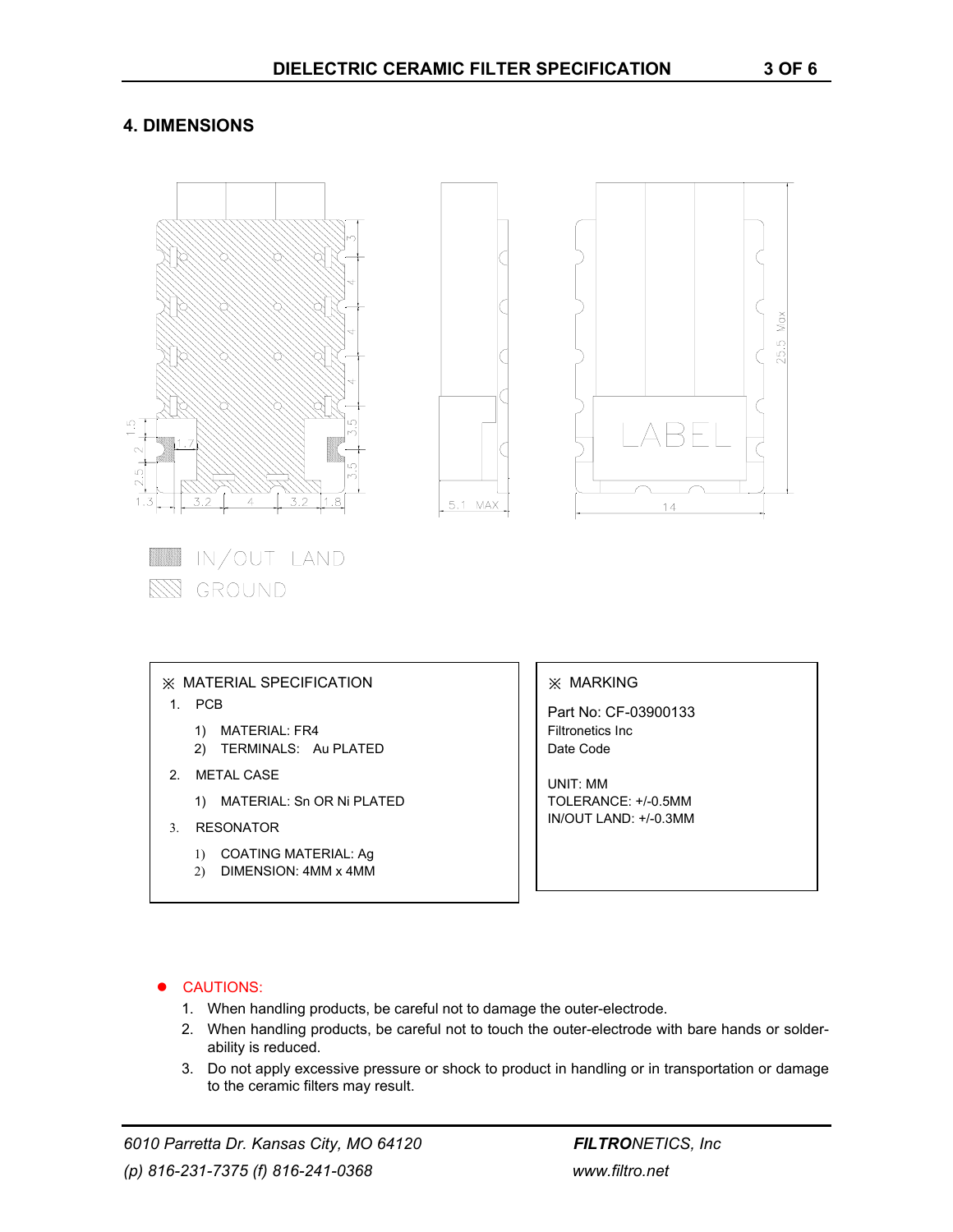# **5. GRAPHS**





**S21 (1.0dB Band Width, 60dB Band Width)** 



**S21 (GROUP DELAY, ATTENUATION)** 

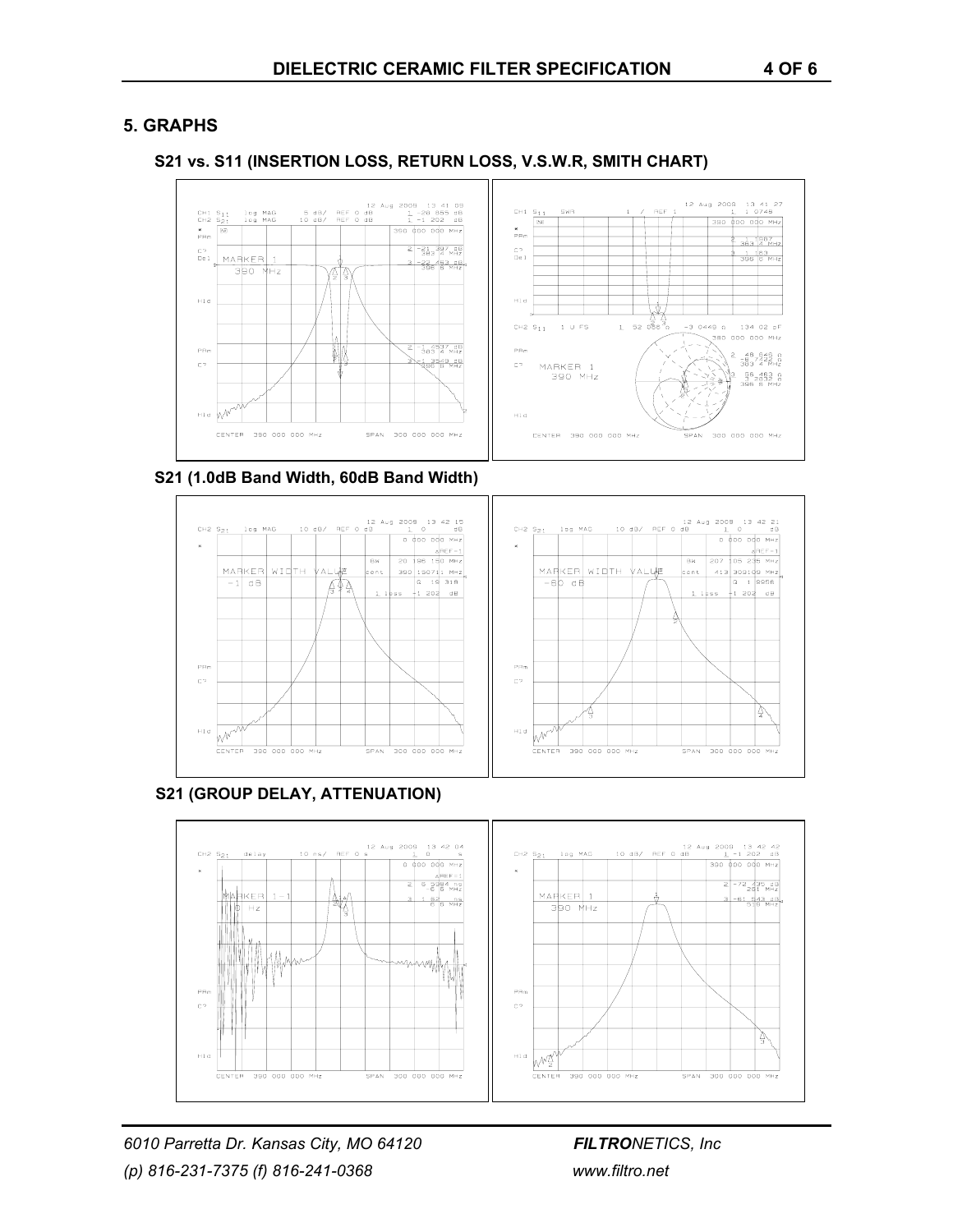# **6. DEFINITIONS**

| <b>TERMS</b>            | <b>DESCRIPTION</b>                                                                                                                                                        | <b>SPECIFICATION</b>    |
|-------------------------|---------------------------------------------------------------------------------------------------------------------------------------------------------------------------|-------------------------|
| <b>Center Frequency</b> | The midpoint of through band pass filter pass<br>band, normally expressed as the arithmetic mean<br>of the -3dB point. Also called Fo.                                    |                         |
| <b>Pass Band Width</b>  | The width of the pass band of a filter referenced to<br>the minimum insertion loss point in the pass band.<br>The pass band of a filter is stated as -1.0dB<br>bandwidth. | <b>3. SPECIFICATION</b> |
| <b>Insertion Loss</b>   | The loss of the filter, in dB, measured at center<br>frequency relative to a through line (0 dB).                                                                         |                         |
| <b>Attenuation</b>      | Reduction of RF power through a filter measured<br>in dB, at desired band and referenced to 0 dB.<br>(Filter to be removed from circuit)                                  |                         |
| <b>Pass Band Ripple</b> | Variations in loss in the pass band of the filter,<br>superimposed upon the fundamental shape of the<br>pass band.                                                        |                         |
| V.S.W.R in Pass Band    | The ratio of the maximum value of a standing<br>wave to its minimum value, related to the return<br>loss in pass band.                                                    |                         |